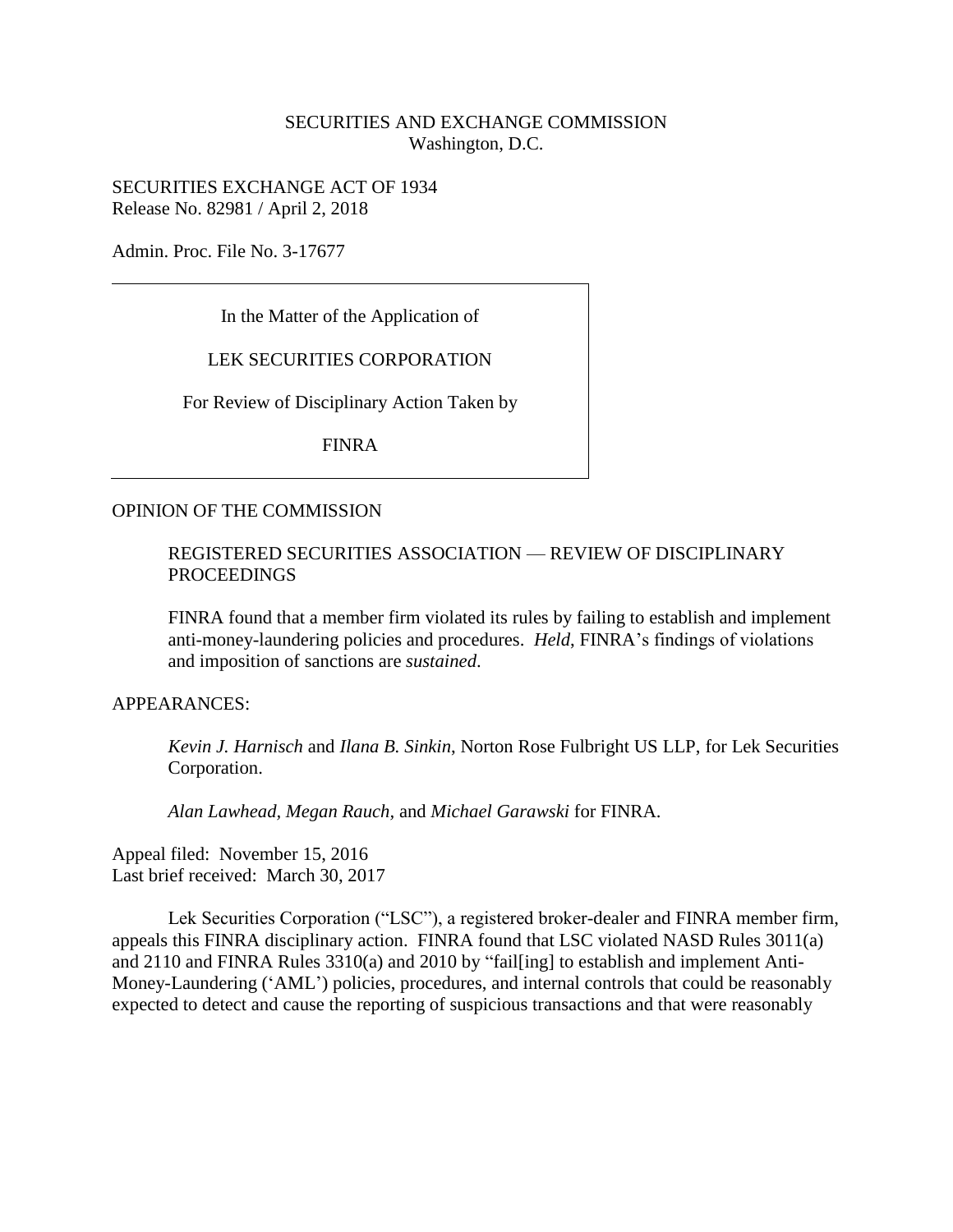designed to achieve compliance with the Bank Secrecy Act ('BSA')."<sup>1</sup> For these violations, FINRA censured LSC and fined it \$100,000. LSC challenges the findings of violations and the sanctions imposed. We affirm FINRA's findings of violations and imposition of sanctions.

#### **I. BACKGROUND**

#### **A. LSC's Business**

LSC's business involves providing trade execution and clearing services for introducing brokers and institutional clients. During the time period at issue—January 2008 to October 2010—LSC processed hundreds of millions of electronic orders with a notional value of around \$1 trillion, and effected for clients approximately 174,000 transactions per day. LSC processed up to thousands of transactions each minute.

Samuel Lek is LSC's founder, and at the time of the conduct at issue here was the firm's Chief Compliance Officer and AML Officer. Most of the firm's 20 employees worked out of one room, and Lek sat near his staff. Lek testified that LSC employees knew to "let [him] know" if they came across anything suspicious. During the period at issue, Lek delegated some responsibilities to LSC's Compliance Officer.

LSC's largest customer was Dimension Securities LLC ("Dimension"), a now-defunct introducing broker that cleared trades through LSC. Dimension accounted for nearly half of LSC's trade volume. Dimension's largest customer was Dimension Trading International LP ("DTI"), a foreign proprietary trading firm with significant ties to Dimension. DTI made up over 90 percent of Dimension's business by trade volume, and as a result DTI was also responsible for close to half of LSC's business by trade volume. Dimension's owners had given an interest in their technology company—which in turn owned the software that Dimension used—to the owner of DTI's general partner in return for DTI effecting its trades through Dimension.

# **B. LSC's Written AML Policies and Procedures**

LSC's AML compliance policies and procedures were set forth in its written supervisory procedures ("WSPs") and in a separate AML policies and procedures manual ("AML Manual," and together with the WSPs, the "written AML program"). The WSPs included an AML section explaining that LSC was required to file a suspicious activity report ("SAR") "for transactions that may be indicative of money laundering." This section identified "risk indicators" of money laundering and required employees to escalate suspected money laundering to the AML Officer. Of the risk indicators identified, only two related to securities trading—transactions inconsistent with investment strategy or business sense, or transactions involving certain securities (such as bearer bonds and penny stocks). The WSPs directed the AML Officer to "review[]" the

 $\frac{1}{1}$ *Lek Sec. Corp.*, Complaint No. 2009020941801, 2016 WL 8692364, at \*1 (FINRA NAC Oct. 11, 2016), http://www.finra.org/sites/default/files/NAC\_2009020941801\_Lek\_101116.pdf.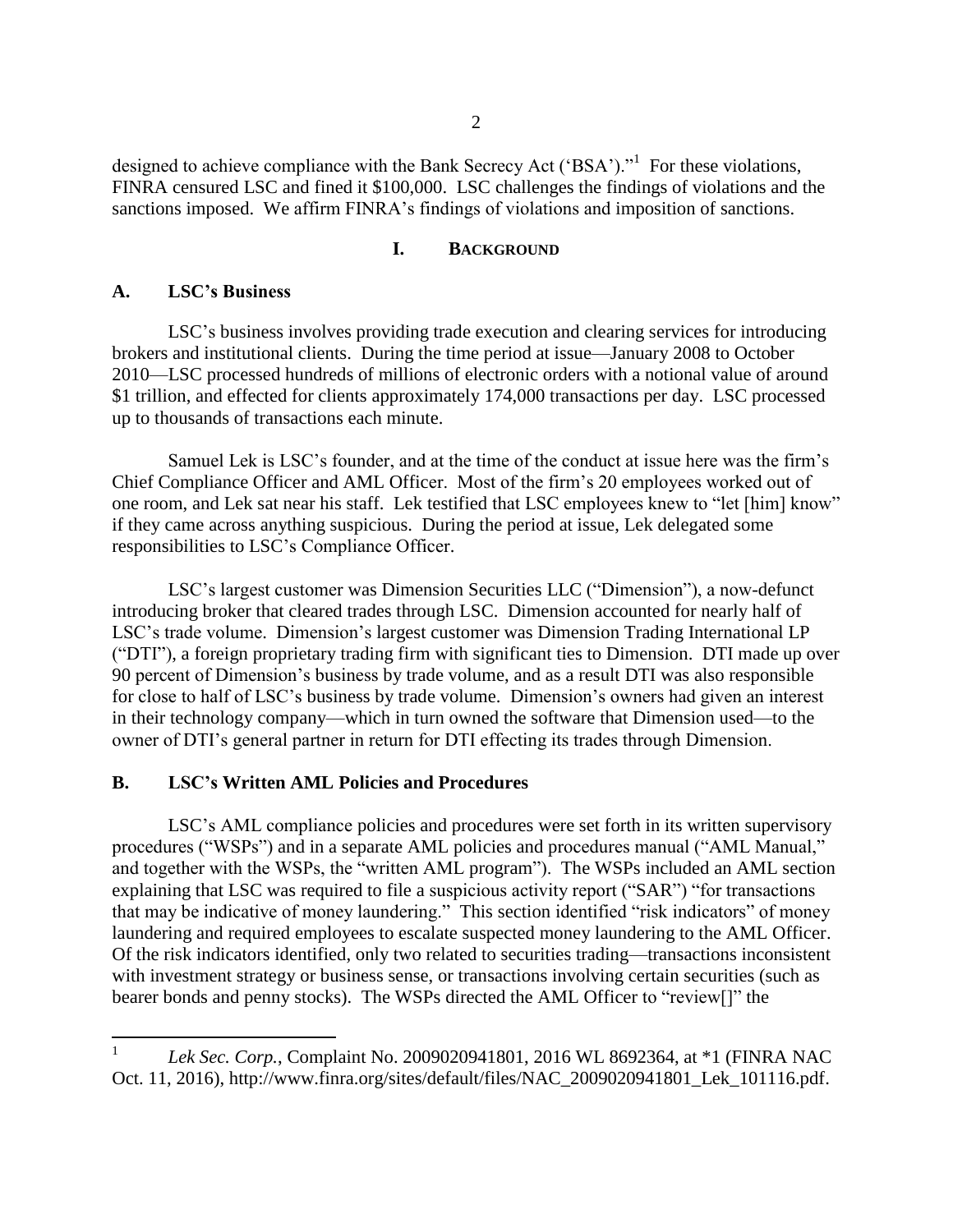escalated transaction and "determin[e] whether a report will be filed." The WSPs separately set forth a list of prohibited transactions which included pre-arranged trading, wash trading, churning, parking securities, and cancelling orders at the open or close.

The AML Manual incorporated parts of FINRA's AML Template for Small Firms. LSC's AML Manual specified that the firm had an obligation to report transactions "that ha<sup>[</sup>ve] no business or apparent lawful purpose, or that [are] not the sort in which the customer normally would be expected to engage, particularly where [LSC] has no reasonable explanation for the transaction." The AML Manual listed 45 "red flags." Again, only two of the 45 red flags related to "suspicious trading": transactions inconsistent with investment strategy or business sense, or transactions involving certain securities (such as bearer bonds and penny stocks). The rest related to concerns about a customer's cash transaction practices, risk tolerance, or identity. LSC did not include the part of the AML Template for Small Firms that listed as red flags "prearranged or non-competitive trading" and "wash or cross trades."<sup>2</sup>

The AML Manual directed staff to escalate suspicious activity to compliance. It provided that "the AML Officer/Compliance Department will investigate any and all reports of suspicious activities expeditiously and will document all steps taken and evidence considered in doing so."

# **C. LSC's Implementation of its Written AML Program**

Before summer 2009, LSC had no automated systems designed to monitor electronic order flow for AML compliance. Instead, LSC staff reviewed orders manually, in real time and on an *ad hoc* basis. LSC's Compliance Officer was primarily responsible for monitoring and investigating transactions. She testified that neither she nor "anyone at the firm" was "monitoring trading activity for AML purposes." Lek testified that he reviewed suspicious transactions escalated to him for AML purposes, but the record does not include documentation of his reviews.

LSC began receiving regulatory inquiries about suspicious trades in the spring and summer of 2009. In April 2009, NYSE Arca inquired about possible wash sales and trades potentially involving marking the close.<sup>3</sup> In June 2009, NYSE Regulation inquired about premarket cancellations—orders placed and canceled on an exchange prior to its opening. Many of these pre-market cancellations involved Dimension and DTI. In an email to NYSE Regulation, LSC's Compliance Officer responded that LSC had "reviewed the cancel orders" and

 $\frac{1}{2}$ *AML Template for Small Firms*, *available at* http://www.finra.org/industry/anti-moneylaundering-template-small-firms.

3 *See, e.g., Ernst & Ernst v. Hochfelder*, 425 U.S. 185, 205 n.25 (1976) (wash sales are "transactions involving no change in beneficial ownership"); *Thomas C. Kocherhans*, Exchange Act Release No. 36556, 1995 WL 723989, at \*2 (Dec. 6, 1995) (marking the close involves "attempting to influence the closing price of a stock by executing purchase or sale orders at or near the close of the market").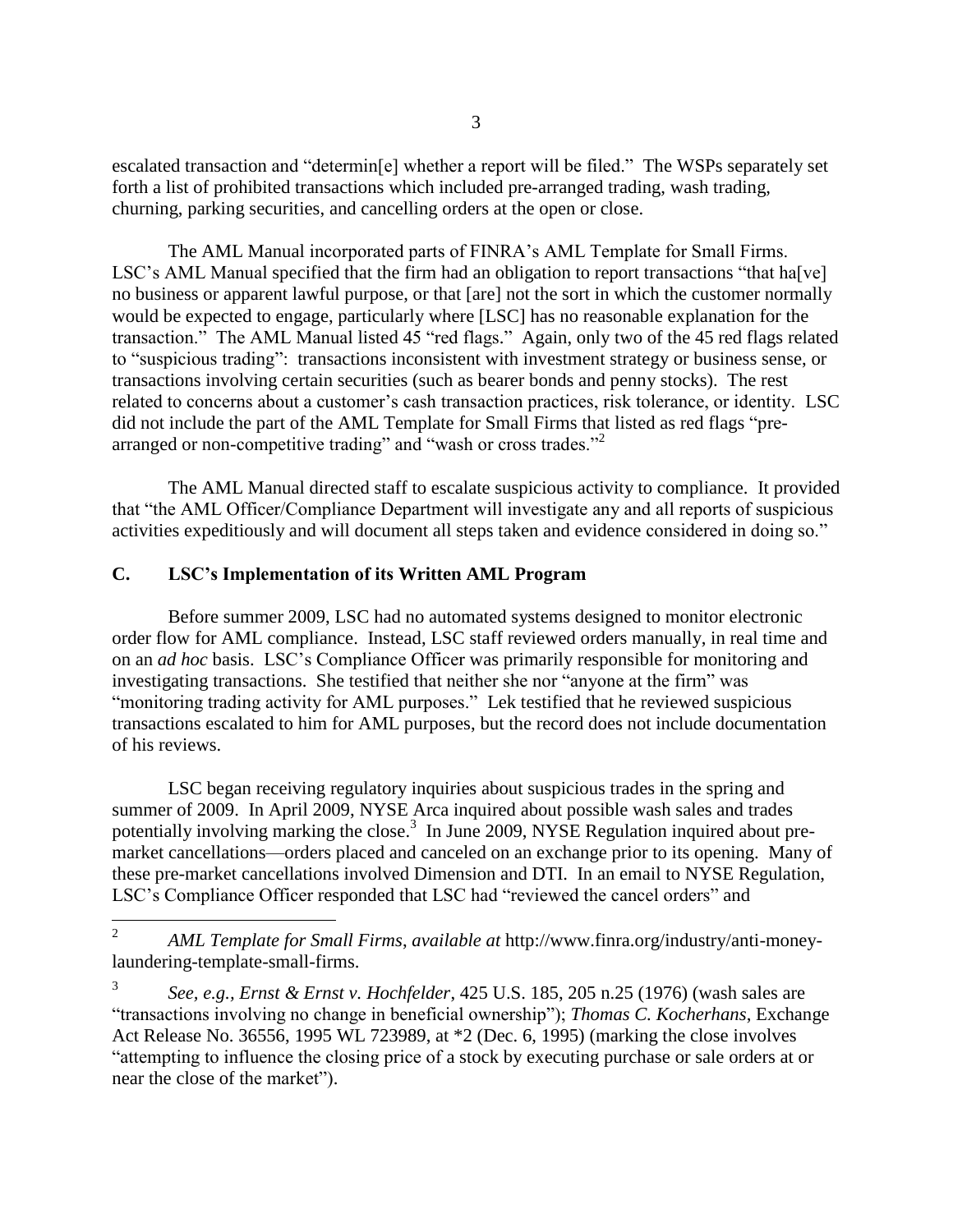"determined that we do not consider [them] to be in violation of any Exchange rule." She further opined that LSC did not consider pre-market cancellations "a clear violation" of Exchange rules.

In August 2009, NYSE Regulation inquired about a series of pre-market cancellations of orders of over 10,000 shares in different securities involving Dimension and DTI. Later that year, NYSE Regulation continued to inquire about trades executed by LSC that Dimension introduced. LSC responded to each of these inquiries by asking Dimension to investigate.

From August 2009 through March 2010, LSC developed a series of exception reports to monitor for marking the close, wash sales, and pre-market cancellations. Exception reports are surveillance tools widely used in the broker-dealer industry "to review for unusual activity in customer accounts."<sup>4</sup> LSC already had some exception reports to identify orders with certain characteristics—such as those that exceeded credit or size limits.

LSC's Compliance Officer had primary responsibility for reviewing exception reports. She usually relied on Dimension to review and investigate suspicious trades that it introduced to LSC, most of which involved DTI traders. To the extent she conducted her own investigation, her documentation of that review consisted of only a date and short description—almost always "reviewed and fine." By September 2009, LSC's Compliance Officer directed Dimension to stop processing pre-market cancellations larger than 1000 shares, but she knew that Dimension continued to process these cancellations, and LSC took no further action with respect to them.

Lek testified that he reviewed the exception reports. According to Lek, he "made no distinction" between "a potential [AML] violation or a potentially manipulative activity" as he investigated and determined whether to file a SAR. The AML Manual provided that Lek, as Chief Compliance Officer and AML Officer, would "document all steps taken and evidence considered" in his investigations, but Lek testified that instead he relied on his memory to monitor for "the same thing twice from the same guy."

#### **II. PROCEDURAL HISTORY**

FINRA's Department of Enforcement ("Enforcement") filed a complaint in February 2013, alleging that LSC violated NASD Rules 3011(a) and 2110 and FINRA Rules 3310(a) and 2010. After a five-day hearing, a FINRA Hearing Panel found LSC liable and imposed a censure and a \$100,000 fine. FINRA's National Adjudicatory Council ("NAC") found that LSC's AML procedures "fell far below the minimum standard" and sustained the Hearing Panel's findings of violation and imposition of sanctions. This appeal followed.

 $\overline{a}$ 

<sup>4</sup> *Books & Records Requirements for Brokers & Dealers under the Securities Exchange Act of 1934*, Exchange Act Release No. 44992, 2001 WL 1327088 (Oct. 26, 2001), 66 Fed. Reg. 55,818, 55,826 (Nov. 2, 2001) (describing adoption of 17 C.F.R. § 240.17a-4(e)(8), requiring broker-dealers to maintain copies of any "exception reports" that the broker-dealer creates).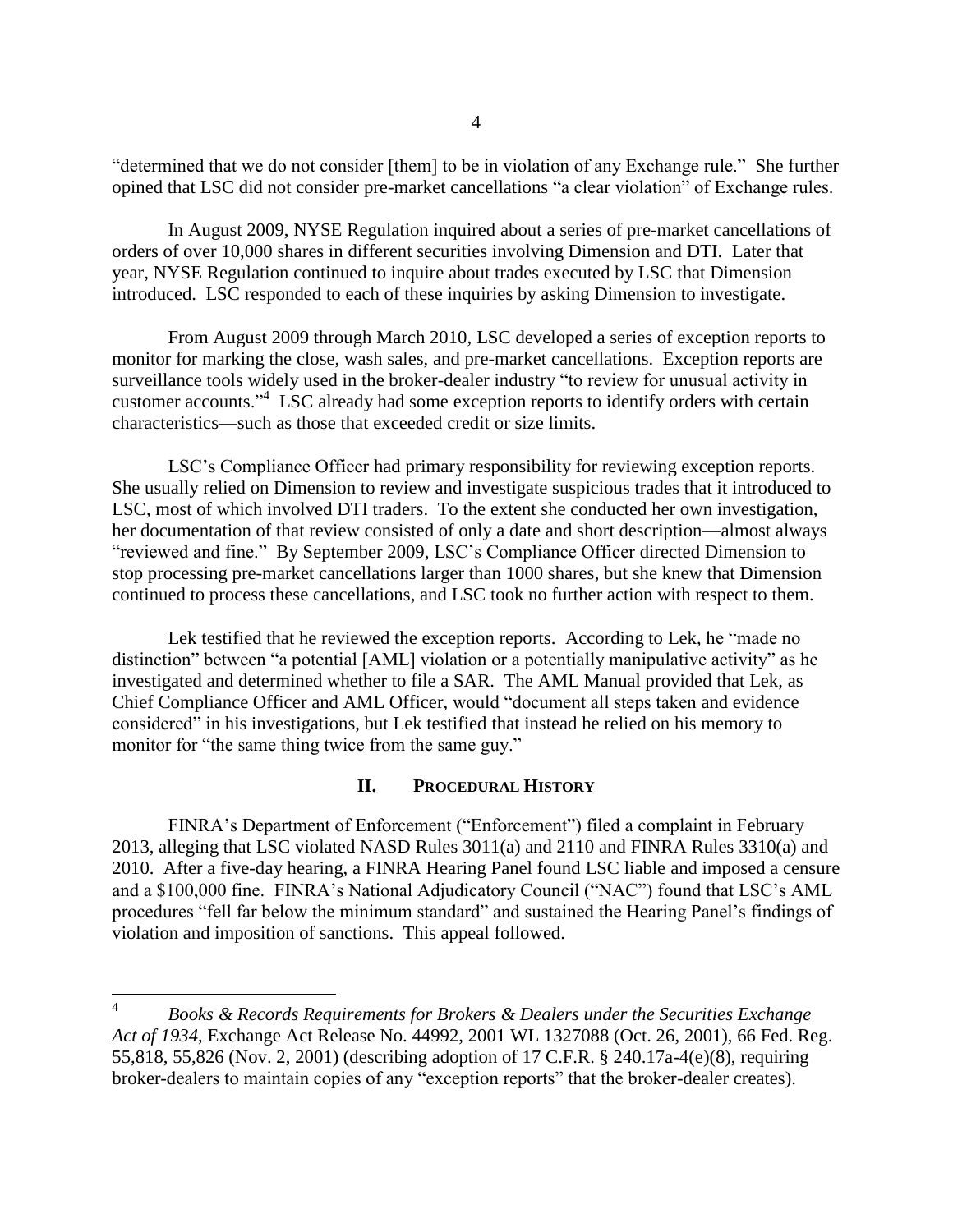#### **III. STANDARD OF REVIEW**

Section 19(e)(1) of the Securities Exchange Act of 1934 governs our review. We will affirm the findings of violation if we determine that LSC engaged in the conduct that FINRA found, that such conduct violates FINRA's rules, and that those rules are, and were applied in a manner, consistent with the purposes of the Exchange Act.<sup>5</sup> We base our findings on an independent review of the record and apply the preponderance of the evidence standard.<sup>6</sup>

#### **IV. VIOLATIONS**

NASD Rule 3011 and FINRA Rule 3310 set forth minimum standards for a FINRA member firm's AML compliance program. Those rules provide that "[e]ach member shall develop and implement a written anti-money laundering program reasonably designed to achieve and monitor the member's compliance with the requirements of the Bank Secrecy Act [("BSA")] (31 U.S.C. 5311, *et seq.*), and the implementing regulations promulgated thereunder by the Department of the Treasury."<sup>7</sup> NASD Rule 3011 and FINRA Rule 3310 enumerate five minimum requirements for AML compliance programs.<sup>8</sup> Subsection (a) identifies one such minimum requirement: the firm must "[e]stablish and implement policies and procedures that can be reasonably expected to detect and cause the reporting of transactions required under 31 U.S.C. 5318(g) and the implementing regulations thereunder."<sup>9</sup>

The relevant regulation implementing the  $BSA<sup>10</sup>$  (the "broker-dealer SAR regulation") requires broker-dealers to file SARs with FinCEN to report certain "suspicious transaction[s]

6 *Robert Marcus Lane*, Exchange Act Release No. 74269, 2015 WL 627346, at \*5 (Feb. 13, 2015).

<sup>7</sup> NASD Rule 3011; FINRA Rule 3310. NASD Rule 3011 was adopted without substantive change into the Consolidated FINRA Rulebook as FINRA Rule 3310, effective on January 1, 2010. *See Order Approving Proposed Rule Change*, Exchange Act Release No. 60645, 2009 WL 2915633 (Sept. 10, 2009), 74 Fed. Reg. 47,630 (Sept. 16, 2009); *SEC Approves New Consolidated FINRA Rules*, FINRA Regulatory Notice 09-60, 2009 WL 3336928, at \*1 (Oct. 15, 2009). LSC's misconduct occurred when both rules were in effect.

8 *See* NASD Rule 3011(a)-(e); FINRA Rule 3310(a)-(e).

<sup>9</sup> NASD Rule 3011(a); FINRA Rule 3310(a); *see also* 31 U.S.C. § 5318(g)(1) (authorizing "[t]he Secretary [to] require any financial institution, and any director, officer, employee or agent" thereof, "to report any suspicious transaction relevant to a possible violation of law or regulation"); *id.* § 5312(a)(2)(H) ("financial institution" includes a "broker or dealer").

<sup>10</sup> *See* Currency and Financial Transactions Reporting Act of 1970, Pub. L. No. 91-508, 84 Stat. 1114 (1970) (codified at 31 U.S.C. §§ 5311 *et seq*.), as amended by the USA PATRIOT Act, Pub. L. No. 107-56, 115 Stat. 296 (2001).

 5 15 U.S.C. § 78s(e)(1).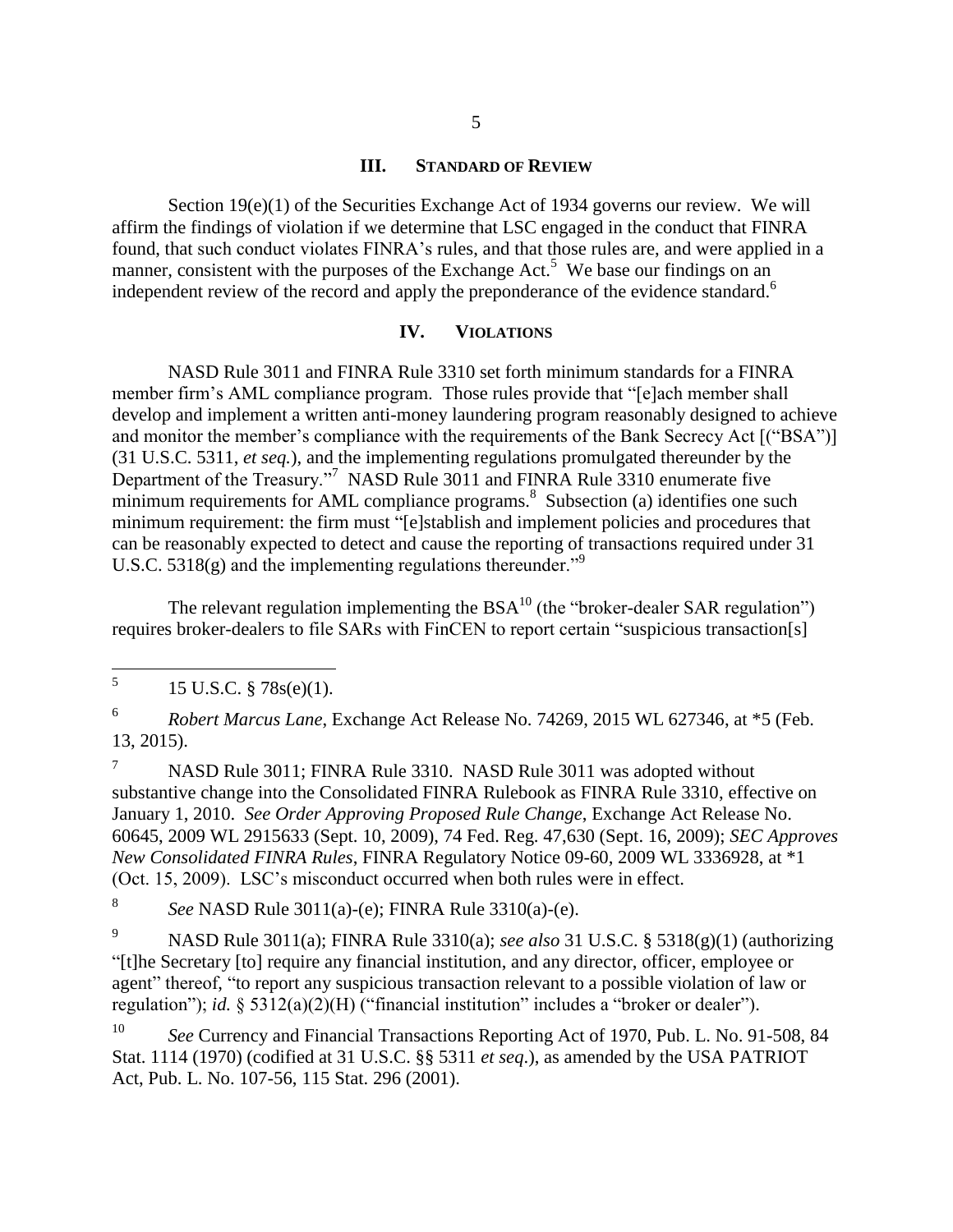relevant to a possible violation of law or regulation" conducted by, at or through their firms.<sup>11</sup> The broker-dealer SAR regulation defines such transactions to include those that have "no business or apparent lawful purpose or [are] not the sort in which the particular customer would normally be expected to engage, and the broker-dealer knows of no reasonable explanation for the transaction after examination of the available facts, including the background and possible purpose of the transaction."<sup>12</sup> The SAR form applicable at the time to the securities and futures industry (the "SAR-SF") identified 20 types of suspicious activities for broker-dealers to report, including securities transactions such as "securities fraud," "market manipulation," "prearranged or other non-competitive trading," and "wash or other fictitious trading."

# **A. LSC failed to establish written AML policies and procedures that would be reasonably expected to detect and cause the reporting of suspicious transactions.**

We agree with the NAC that LSC's written AML program violated NASD Rule 3011(a) and FINRA Rule 3310(a) because these policies and procedures did not address the AML risks related to the firm's high-frequency securities business. As FINRA explained in *Domestic Securities*, *Inc.* (*"*Domestic Securities"), AML risk and compliance requirements extend to "market manipulation, prearranged or other noncompetitive trading, and wash or other fictitious trading."<sup>13</sup> Although LSC's business consisted of high-speed trade execution and clearing involving processing hundreds of trades per minute, its AML Manual focused on moneymovement issues during "account opening" and placed almost no weight on suspicious securities transactions during "ongoing account activity."

 Only two of 45 red flags listed in the AML Manual related to "suspicious trading": a customer engaging in transactions "that lack business sense or apparent investment strategy"; and a customer engaging in transactions "involving certain types of securities, such as penny stocks, [Regulation S] stocks, and bearer bonds." The other red flags related to concerns about a customer's cash transaction practices, risk tolerance, or identity.<sup>14</sup>

Lek testified that the AML Manual's lack of focus on "suspicious trading" was purposeful because he viewed money movement as "specifically important to our firm" and added that discussing "manipulative trading" would "muck up" the AML Manual and "make [it] less clear." But the written AML program's red flags were underinclusive compared to LSC's

<sup>14</sup> Indeed, LSC incorporated parts of FINRA's AML Template for Small Firms but omitted the template's inclusion of red flags that were relevant to its securities business, such as a customer who "engages in prearranged or other non-competitive trading, including wash or cross trades of illiquid securities." *AML Template for Small Firms*, supra note 2.

 $11$ <sup>11</sup> 31 C.F.R. § 103.19(a)(1)-(2) (2010), *renumbered* 31 C.F.R. § 1023.320(a)(1)-(2).

<sup>&</sup>lt;sup>12</sup> 31 C.F.R. § 103.19(a)(2) (2010).

<sup>13</sup> *Domestic Sec., Inc.*, Complaint No. 2005001819101, 2008 WL 4490637, at \*5 (FINRA NAC Oct. 2, 2008).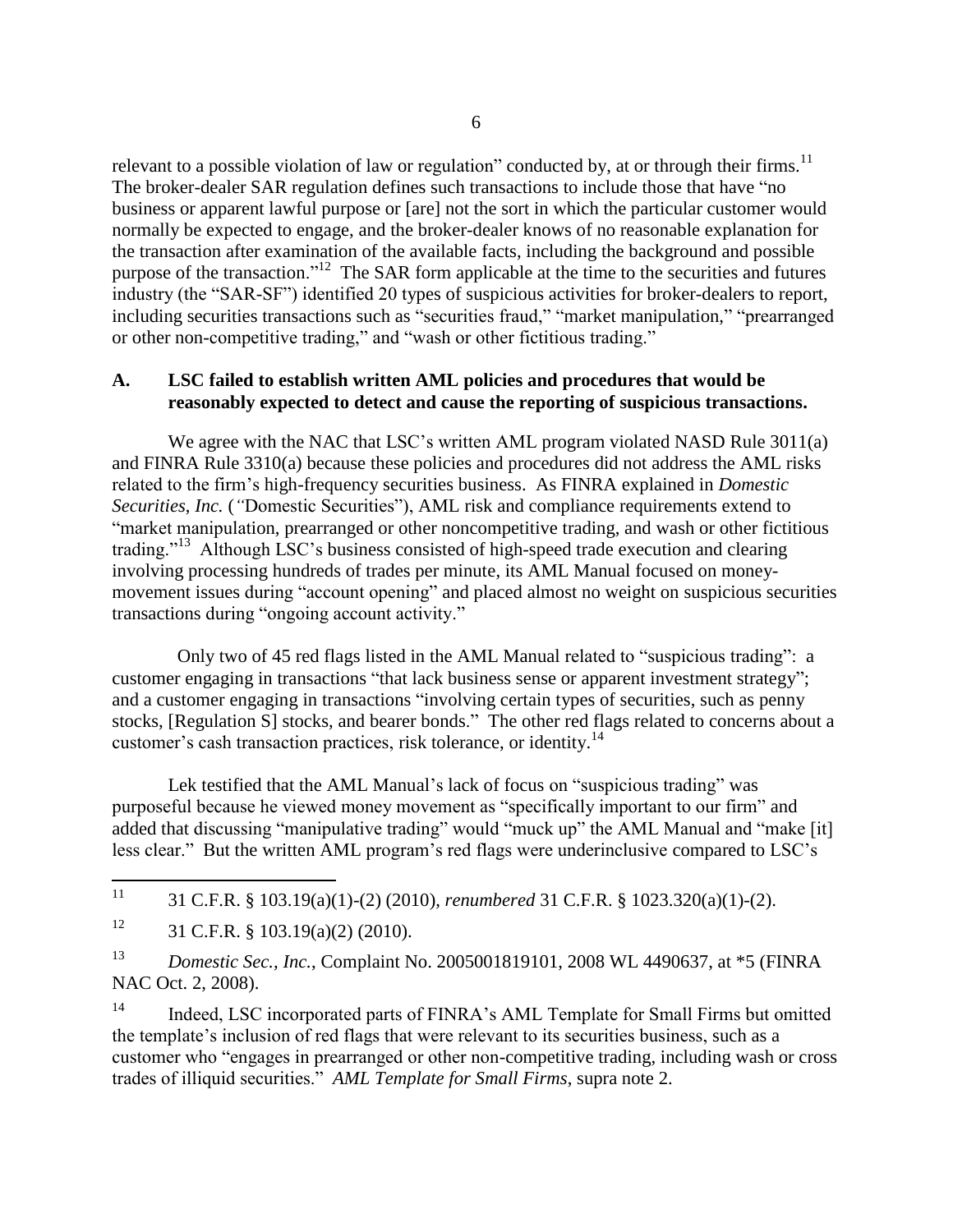securities-related AML risks. Additionally, the one red flag in the AML Manual which could encompass risks of market manipulation (*i.e.* a customers engaging in "transactions that lack business sense or apparent investment strategy") lacked enough specificity to indicate to employees, who reviewed transactions, what types of transactions should be escalated to Lek as the AML Officer. Accordingly, we agree with the NAC's finding that LSC's written AML policies and procedures violated NASD Rule 3011(a) and FINRA Rule 3310(a) because LSC's AML Manual could not be reasonably expected to detect and cause the reporting of transactions that would reasonably be expected to raise AML concerns.

LSC challenges this finding of violation on several grounds. First, LSC argues that its written AML policies and procedures reasonably omitted reference to high-speed order flow because manipulative trading is "not a function of trade speed." Even if true, this is beside the point: LSC's written AML policies and procedures were unreasonable because they focused on money movement issues and said little about potentially suspicious securities transactions regardless of trade speed. The significance of this omission in relation to LSC's operations is substantial—for example, LSC processed hundreds of trades per minute and about 174,000 transactions per day. Second, LSC contends that a firm of its relatively small size was not required to put all of its AML policies and procedures in a single manual, and it faults the NAC for considering its AML Manual and WSPs "in complete isolation of each other." Even considering the written AML program as a whole—as we have—we find that it would not be reasonably expected to detect and cause the reporting of suspicious transactions. The section of the WSPs identifying prohibited securities transactions did not alert employees that the firm should be monitoring for, detecting, escalating, and potentially *reporting* suspicious transactions. Consequently, neither the WSPs nor the AML Manual reasonably informed employees that the prohibited transactions identified in the WSPs presented an AML risk and had to be escalated for the potential filing of a  $SAR$ .<sup>15</sup>

Finally, LSC cannot rely on the training that it provided staff or its use of an AML auditor. While LSC provided AML training, the limited evidence in the record of the content of the trainings confirms that LSC focused on monitoring and detecting money-movement issues. There is no evidence to suggest that LSC trained staff to monitor for, detect, and escalate suspicious securities transactions for potential reporting. Nor did it have its AML auditor interview Lek—who was supposed to be reviewing suspicious transactions escalated to him.

<sup>15</sup> <sup>15</sup> *See Domestic Sec.*, 2008 WL 4490637, at \*5-6 (finding that to be considered as a component of a firm's AML program, the firm's warnings to its employees about manipulative trading practices must be specifically presented in the AML context, and rejecting the argument that a firm reasonably implemented written AML policies when "there was no expectation that the Firm's employees, when faced with a potentially suspicious activity," would reference two separate manuals' discussions of manipulative trading and AML compliance).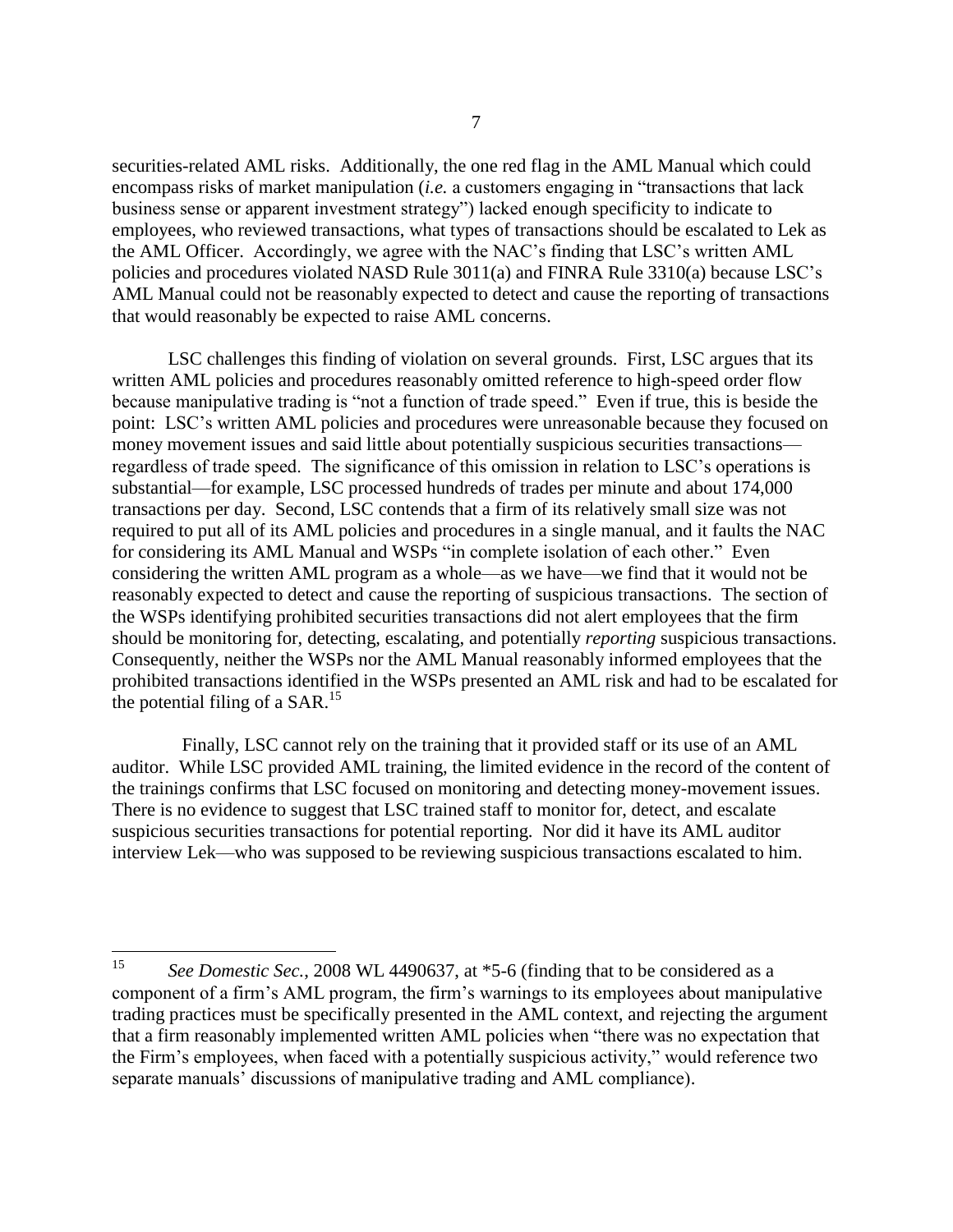Accordingly, the record does not establish that LSC relied on an AML auditor's advice after making a full disclosure to the auditor.<sup>16</sup>

# **B. LSC failed to implement policies and procedures to detect and cause the reporting of suspicious transactions by means of a SAR.**

We also agree with the NAC that LSC's implementation of its AML program violated NASD Rule 3011(a) and FINRA Rule 3310(a). In light of the high volume of its electronic order flow, LSC's manual monitoring before summer 2009 would not be reasonably expected to detect and cause the reporting of suspicious transactions. LSC's Compliance Officer testified that she and other employees manually monitored order flow in real time, on an *ad hoc* basis, as transactions appeared on the firm's computer systems. But she also testified that neither she nor "anyone at the firm" was "monitoring trading activity for AML purposes." In any case, the firm processed more orders in a minute than could be thoroughly and reliably reviewed manually in real time.

In addition to reporting individual suspicious transactions, broker-dealers are required to report any "pattern of transactions of which the [suspicious] transaction is a part."<sup>17</sup> The patternreporting requirement "is intended to recognize the fact that a transaction may not always appear suspicious standing alone" and that "a broker-dealer may only be able to determine that a [SAR] must be filed after reviewing its records."<sup>18</sup> We find that LSC did not manually review a sufficient number of transactions to identify patterns of suspicious transactions.

Lek testified that he evaluated potentially suspicious trades that were escalated to him by relying on his memory to recall patterns of suspicious trades from the same trader. But it is unclear from the record what standards he applied to his review, and he failed to document his review despite the AML Manual's requirement that he do so. Lek's reliance on his memory to recall patterns of suspicious trades could not reasonably be expected to detect and cause the reporting of suspicious transactions given the high volume of transactions LSC processed.

LSC contends that its review before summer 2009 was not purely manual because it had adopted some exception reports by that time. The firm points to exception reports that could identify and halt orders that exceeded credit or size limits. LSC does not explain how it used these exception reports to determine whether to escalate transactions to Lek or to determine

<sup>16</sup> <sup>16</sup> *See SEC v. Bankatlantic Bancorp.*, 661 F. App'x 629, 637 (11th Cir. 2016) (defendant must have "fully disclosed all relevant facts" to invoke reliance-on-professional-advice defense).

 $17$  31 C.F.R. § 103.19(a)(2) (2010).

<sup>18</sup> FinCEN, *Amendments to Bank Secrecy Act Regulations—Requirement that Brokers or Dealers in Securities Report Suspicious Transactions*, 2002 WL 1400399, 67 Fed. Reg. 44,048, 44,051 (July 1, 2002).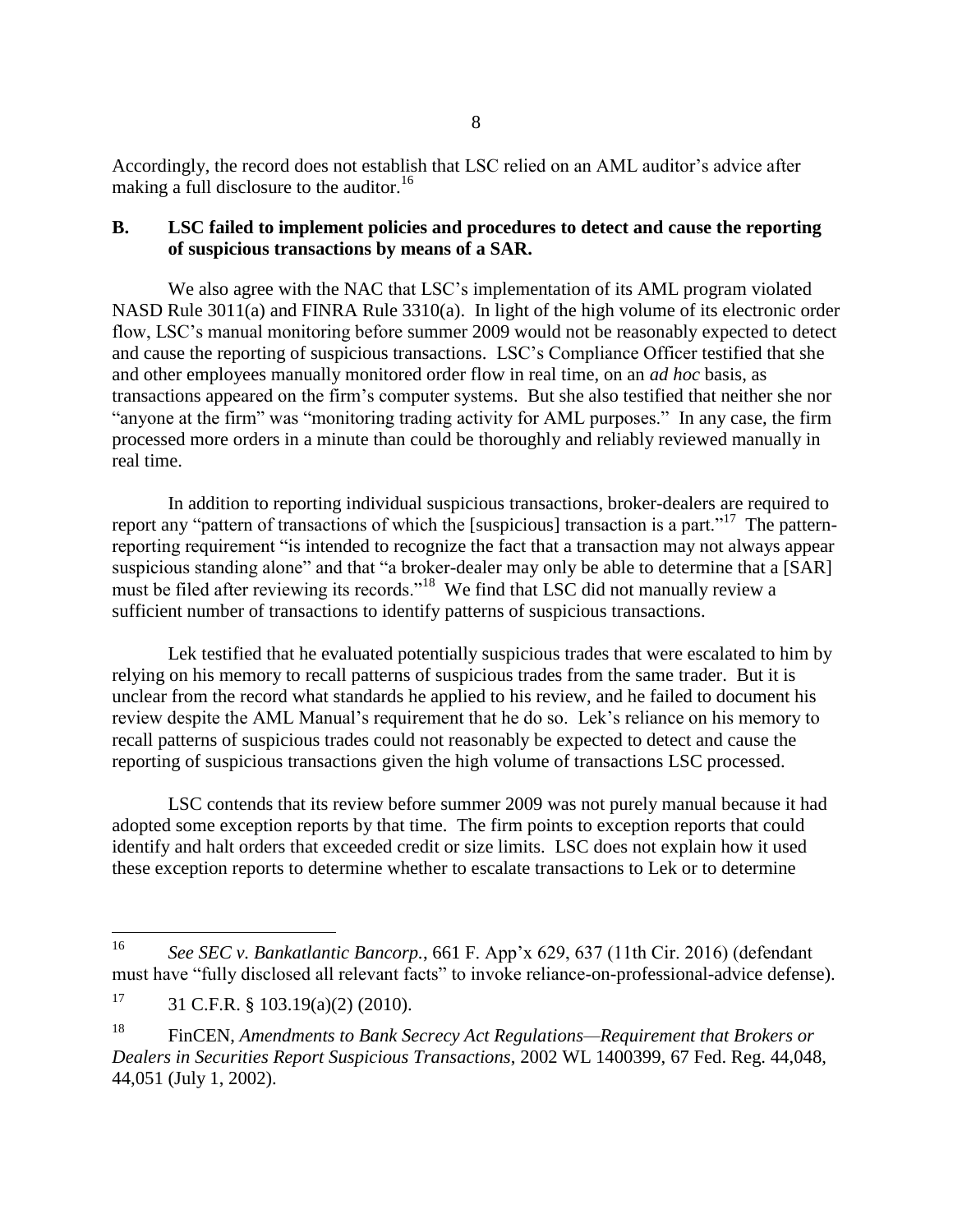whether to file a SAR, and the record does not support LSC's contention that it was using these exception reports for that purpose before summer 2009.

LSC's implementation of its AML program after summer 2009 also violated NASD Rule 3011(a) and FINRA Rule 3310(a). Although LSC adopted a wash sale exception report in August 2009, a pre-market cancellation exception report in October 2009, and a marking-theclose exception report in March 2010, the record establishes that LSC did not use these exception reports to monitor its order flow in a manner reasonably expected to detect and cause the reporting of suspicious transactions. LSC did not use the marking-the-close exception report to attempt to detect trading patterns at all and used its wash trade and pre-market cancellation exception reports mainly to identify trades that it would refer to Dimension, the source of the suspicious trades. Starting in February 2010, LSC's Compliance Officer noted that she began referring flagged wash sales to Dimension. She documented her review of pre-market cancellations in detail for only three weeks, before documenting only the date and a short description—almost always "reviewed and fine." Lek and LSC's Compliance Officer did not otherwise document what they did to review and investigate trades. Other than LSC's deference to and reliance on Dimension, the record does not include evidence of how those reviews were conducted, the results of the reviews, or how that information was analyzed to determine that the trades were "fine." Accordingly, we find that the exception reports were not used in a manner reasonably expected to detect and cause the reporting of suspicious transactions.

# **C. LSC unreasonably relied on its introducing broker in an attempt to discharge its obligations.**

We agree further with the NAC that LSC violated NASD Rule 3011(a) and FINRA Rule 3310(a) when it relied on its introducing broker to investigate potentially suspicious transactions. The broker-dealer SAR regulation requires that "each broker-dealer involved in the transaction" retain an independent "obligation to identify and properly and timely to report a suspicious transaction"; accordingly, each must ensure that one of them identifies suspicious transactions and "properly and timely" files a SAR if required.<sup>19</sup> This is consistent with the Commission's longstanding policy that while clearing and introducing firms may allocate responsibilities between them, "no [such] contractual arrangement for the allocation of functions between an introducing and carrying organization can operate to relieve either organization from their respective responsibilities under the federal securities laws and applicable SRO rules."<sup>20</sup> Indeed, in approving NASD Rule 3011(a), we noted NASD's statement that "each firm must have its own program designed to detect suspicious activity, and no broker-dealer may rely solely on a

<sup>19</sup> 31 C.F.R.  $\S$  103.19(a)(3) (2009) ("The obligation to identify and properly and timely to report a suspicious transaction rests with each broker-dealer involved in the transaction, provided that no more than one report is required to be filed by the broker-dealers involved in a particular transaction (so long as the report filed contains all relevant facts).").

<sup>20</sup> *Order Approving Proposed Rule Change*, Exchange Act Release No. 18497, File No. SR-NYSE-81-19, 1982 WL 523464, at \*1 n.2 (Feb. 19, 1982).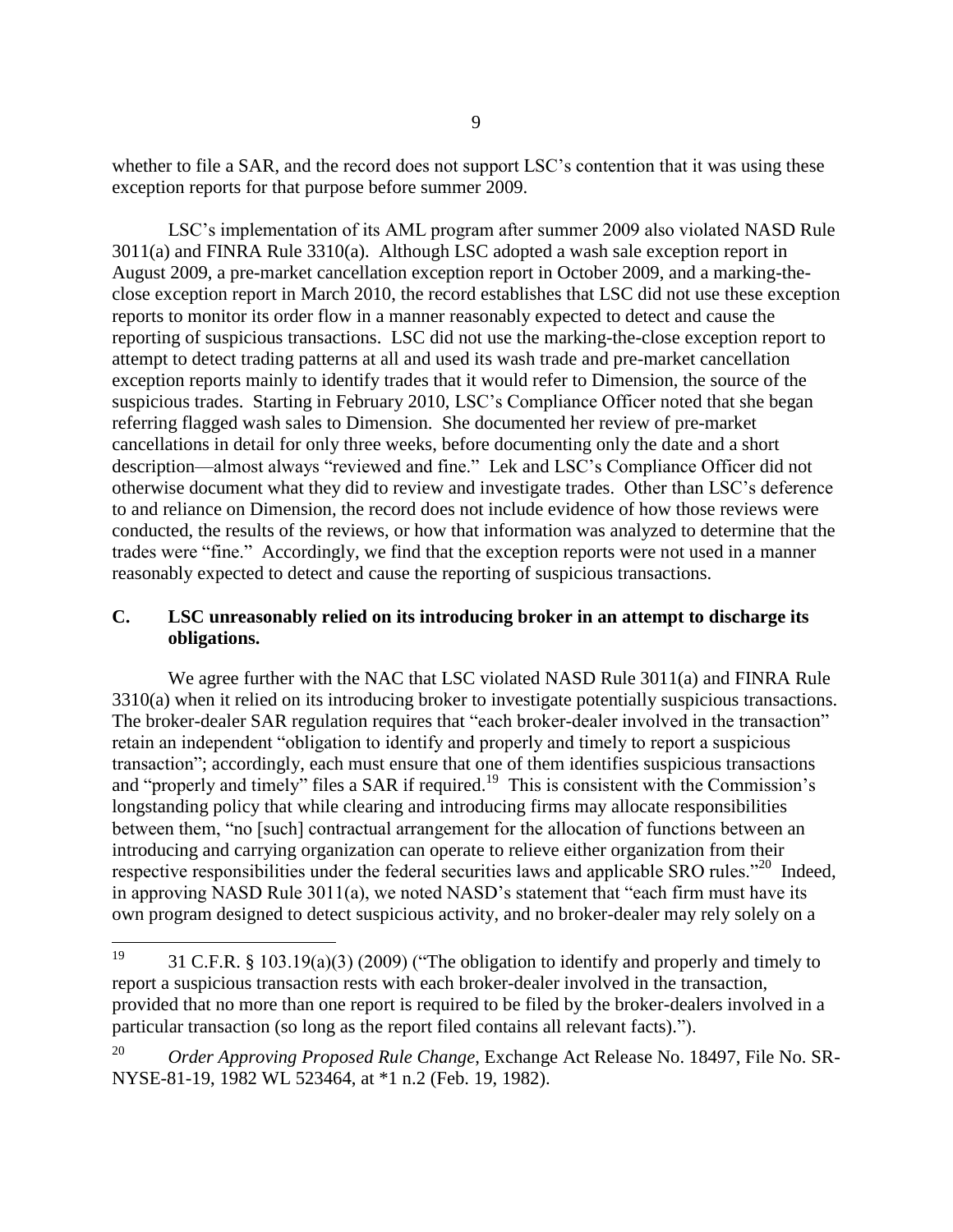program implemented by a firm with which it does business or has a business relationship.<sup>"21</sup> Under these standards, LSC's reliance on Dimension was unreasonable.

LSC and Dimension allocated "initial[] and primar[y]" responsibility to Dimension to establish an AML program and to file SARs, and to LSC the responsibility to "provide [Dimension] data or exception reports" to assist Dimension's SAR compliance. When LSC's Compliance Officer detected potentially suspicious trades introduced by Dimension, she asked Dimension to investigate, did not conduct an independent investigation, and accepted Dimension's conclusions at face value without documenting what Dimension reported to her.

This reliance was unreasonable under the circumstances. By September 2009, LSC had reason to suspect that Dimension was not reliably fulfilling its review obligations. Dimension had continued to process certain pre-market cancellations that had attracted regulatory scrutiny even after LSC asked it to stop doing so. Additionally, DTI made up over 90% of Dimension's trade volume, and had an interest in the technology company that owned the software Dimension used. Accordingly, Dimension had a conflict of interest with respect to reviewing trades from DTI. In light of these circumstances, we find that LSC unreasonably relied on Dimension to investigate DTI's trades because such reliance could not have been reasonably expected to detect and cause the reporting of suspicious transactions consistent with LSC's independent obligation under the broker-dealer SAR regulation.

LSC disputes that it relied on Dimension and notes that Lek and LSC's Compliance Officer spoke with Dimension regularly. But Lek testified that he viewed LSC's role as providing Dimension with information because Dimension "was in a better position to do the investigation than we were." Even on appeal, LSC continues to attempt to shift responsibility to Dimension, arguing that "[w]hile LSC would still need to follow up," Dimension's conclusion that "there were no indicia of manipulation" confirms that "LSC did not have a basis for disagreeing with [Dimension's] explanations." Accordingly, the record confirms that LSC relied on Dimension to investigate trades it introduced and that this reliance was unreasonable under the circumstances.

#### **D. LSC's remaining arguments are not persuasive.**

LSC raises a number of related arguments that turn on its view that the firm complied with NASD Rule 3011(a) and FINRA Rule 3310(a) notwithstanding its written AML policies and procedures because Lek personally reviewed transactions escalated to him to determine whether to file a SAR. The NAC determined that this informal system—in which "Lek and his staff all sat closely in a single room," staff would alert him to "what [they are] seeing," and Lek would "shout out to [staff] to look out for certain trading activity"—"[fell] short of the

<sup>21</sup> <sup>21</sup> *Order Approving Proposed Rule Changes Relating to Anti-Money Laundering Compliance Programs*, Exchange Act Release No. 34-45798, File Nos. SR-NASD-2002-24, 2002 WL 730731 (April 22, 2002), 67 Fed. Reg. 20,854, 20,857 (Apr. 26, 2002).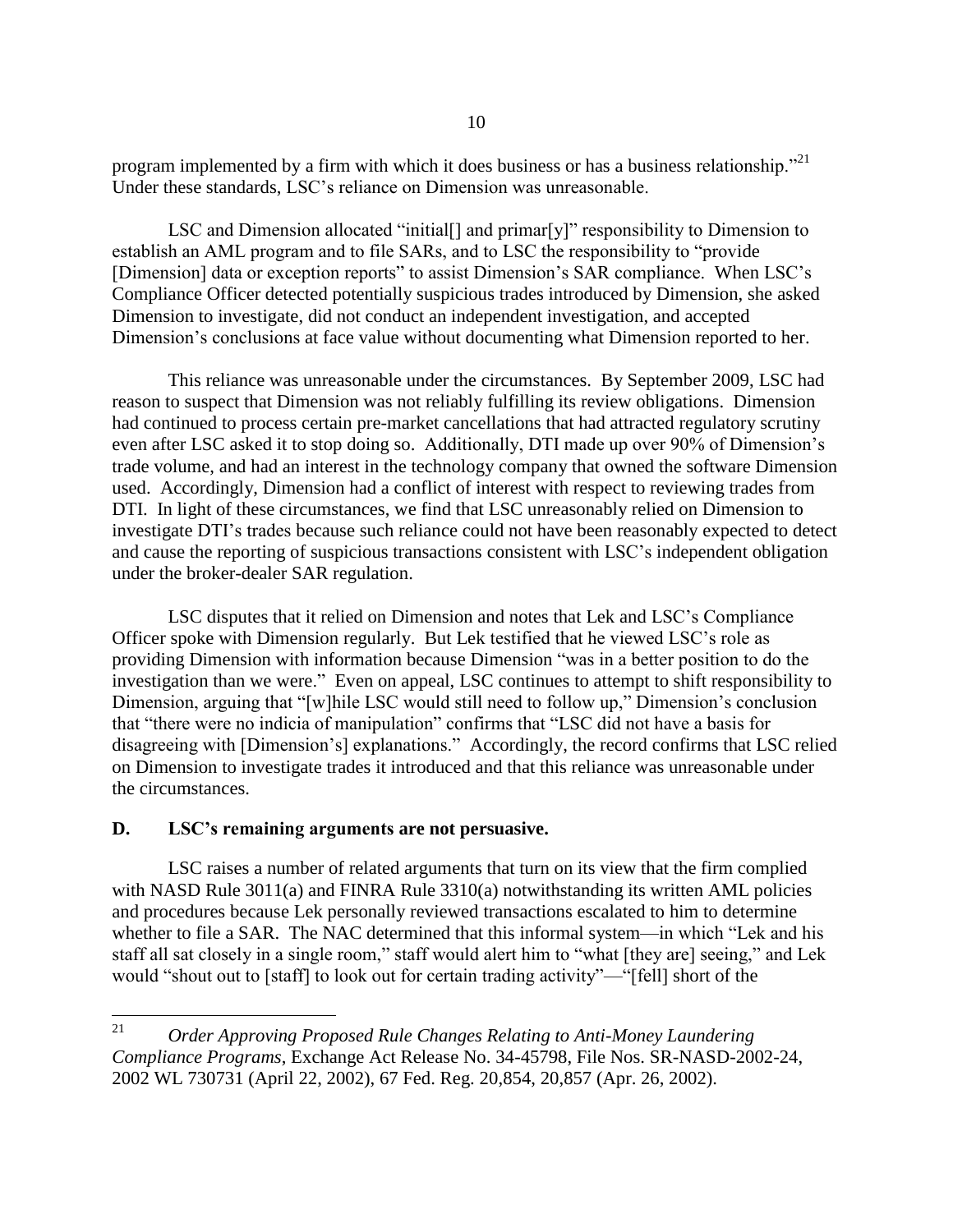requirements of Rule 3310(a)." We agree and find that the record does not substantiate LSC's claim that Lek's review cured the deficiencies in LSC's AML program.

To begin with, Lek only reviewed potentially suspicious securities transactions that were escalated to him. His participation in the review does not cure deficiencies in LSC's policies and procedures. We have found that LSC's policies and procedures were not tailored to its securities business or specific enough to indicate to employees what securities transactions should be escalated. We find nothing in LSC's implementation of its policies and procedures that cured these deficiencies. Although the firm trained staff, the portion of the trainings about red flags focused on money-movement issues rather than on suspicious securities transactions, and we find that employees were not trained to escalate such transactions. Indeed, LSC's Compliance Officer testified that nobody at the firm was reviewing trades for AML purposes.

In addition, neither the written AML program nor anything else in the record establishes the procedures or standards Lek used in evaluating trades escalated to him. Although the Hearing Panel credited Lek's testimony that he evaluated transactions,  $^{22}$  neither his testimony nor the remainder of the record establishes that he did so in order to determine whether the transactions met the requirements for filing a SAR. Finally, even though the AML Manual provided that Lek would "investigate . . . reports of suspicious activities . . . and . . . document all steps taken and evidence considered," Lek did not document what he did to evaluate escalated transactions. Under the circumstances, Lek's *ad hoc* review of transactions could not be reasonably expected to detect and cause the reporting of suspicious transactions.

LSC next argues that because FINRA did not introduce evidence of "a single instance" when the firm failed to detect or file a SAR as required, its AML policies and procedures could not have violated NASD Rule 3011(a) and FINRA Rule 3310(a). But LSC was not charged with failing to file a SAR as required, and a failure to do so is not an element of a violation of NASD Rule 3011(a) or FINRA Rule 3310(a). FINRA must show instead that the firm failed to establish and implement an AML program reasonably designed to detect and cause the reporting of suspicious transactions.<sup>23</sup> FINRA made that showing here.

(*continued* . . .)

<sup>22</sup> The Hearing Panel found that certain aspects of Lek's testimony were "on their face . . . not credible," and "damaged his credibility generally." But it accepted his testimony regarding "what he and his staff did in setting up the DTI account, monitoring the trading, and establishing and modifying the exception reports." We defer to a hearing panel's credibility determinations absent substantial evidence to the contrary. *See John Edward Mullins*, Exchange Act Release No. 66373, 2012 WL 423413, at \*13 (Feb. 10, 2012).

 $23$  FINRA Rule 3110, which requires that members have a system to supervise the activities of its associated persons that is reasonably designed to achieve compliance with the securities laws, also does not require an underlying rule violation to find a supervisory violation. *See, e.g., Robert J. Prager*, Exchange Act Release No. 51974, 2005 WL 1584983, at \*12 & n.52 (July 6, 2005). Conversely, Commission administrative proceedings under Exchange Act Section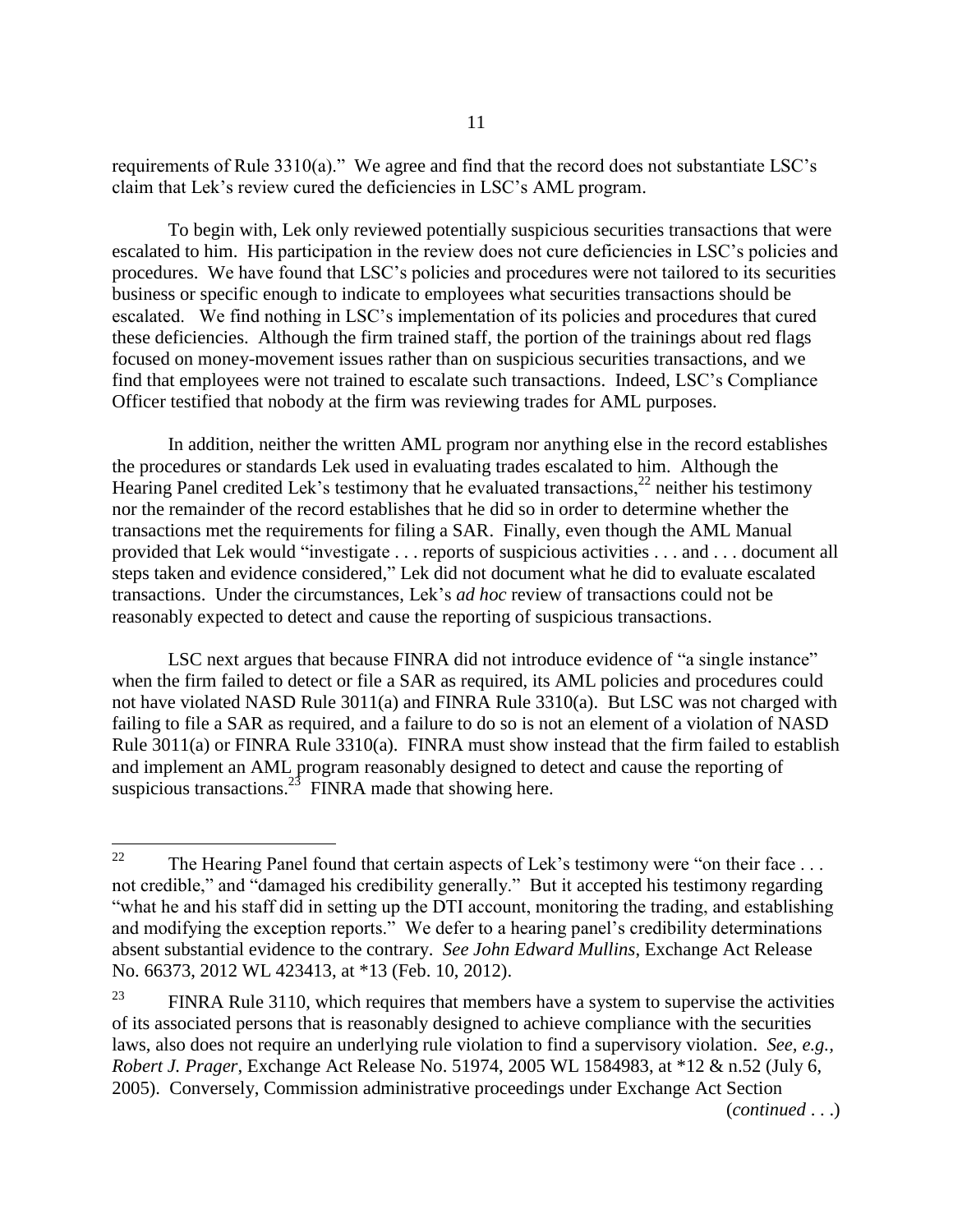LSC's reliance on *Sterne, Agee & Leach, Inc.*, <sup>24</sup> a FINRA Hearing Panel decision, is misplaced. In *Sterne, Agee & Leach*, the firm's use of manual review was considered reasonable given its business: its *monthly* order flow was smaller than LSC's *daily* order flow; it had more staff than LSC manually monitoring the transactions; its written procedures identified with specificity red flags relevant to the firm's business risks, and explained to reviewing employees what to look for and when to escalate suspicious trades; and it assigned tasks that were "sufficiently well defined and within [staff's] specific areas of responsibility that they could be expected to spot suspicious activity."<sup>25</sup> The reasonableness of supervisory policies or procedures depends on the facts and circumstances.<sup>26</sup> LSC cannot establish the adequacy of its system by relying on the Hearing Panel's conclusion in *Sterne, Agee & Leach*.

Finally, LSC argues that pre-market cancellations can never be manipulative and that the firm did not need to monitor for them as part of its AML program. But regardless of whether pre-market cancellations can be manipulative, LSC was required to monitor for transactions that were suspicious. The broker-dealer SAR regulation covers transactions that are suspicious even if not facially manipulative.<sup>27</sup> Regulatory inquiries during summer 2009 confirmed that regulators considered certain patterns of pre-market cancellations to be potentially *suspicious*. In addition, LSC's own expert conceded at the hearing that it was "theoretically possible" for premarket cancellations to be manipulative. We thus agree with the NAC that it was unreasonable for LSC to fail to address pre-market cancellations in establishing and implementing its AML compliance system.

(*continued* . . .)

 $\overline{a}$ 

<sup>25</sup> *Id.* at \*14; *see also id.* at \*5, 14-15.

<sup>26</sup> *La Jolla Capital Corp.*, Exchange Act Release No. 41755, 1999 WL 624046, at \*4 (Aug. 18, 1999) ("Whether a particular supervisory system or set of written procedures is in fact 'reasonably designed to achieve compliance' depends on the facts and circumstances of each case").

<sup>27</sup> *See* 31 C.F.R. § 103.19(a)(2)(ii) (extending to "transactions that are not the sort in which the particular customer would be expected to engage, and for which the broker-dealer knows no reasonable explanation after examining the relevant facts"); *see also Requirement that Brokers or Dealers in Securities Report Suspicious Transactions*, 2002 WL 1400399, 67 Fed. Reg. at 44,053-054 (provision covers "transactions that vary so substantially from normal practice that they legitimately can and should raise *suspicions of possible illegality*") (emphasis added).

<sup>15(</sup>b)(4)(E) authorize bars for supervisory violations only where there is an underlying violation of the securities laws, rules, and regulations. 15 U.S.C. § 78*o*(b)(4)(E).

<sup>&</sup>lt;sup>24</sup> Complaint No. E052005007501, 2010 WL 3598592 (FINRA OHO Mar. 5, 2010).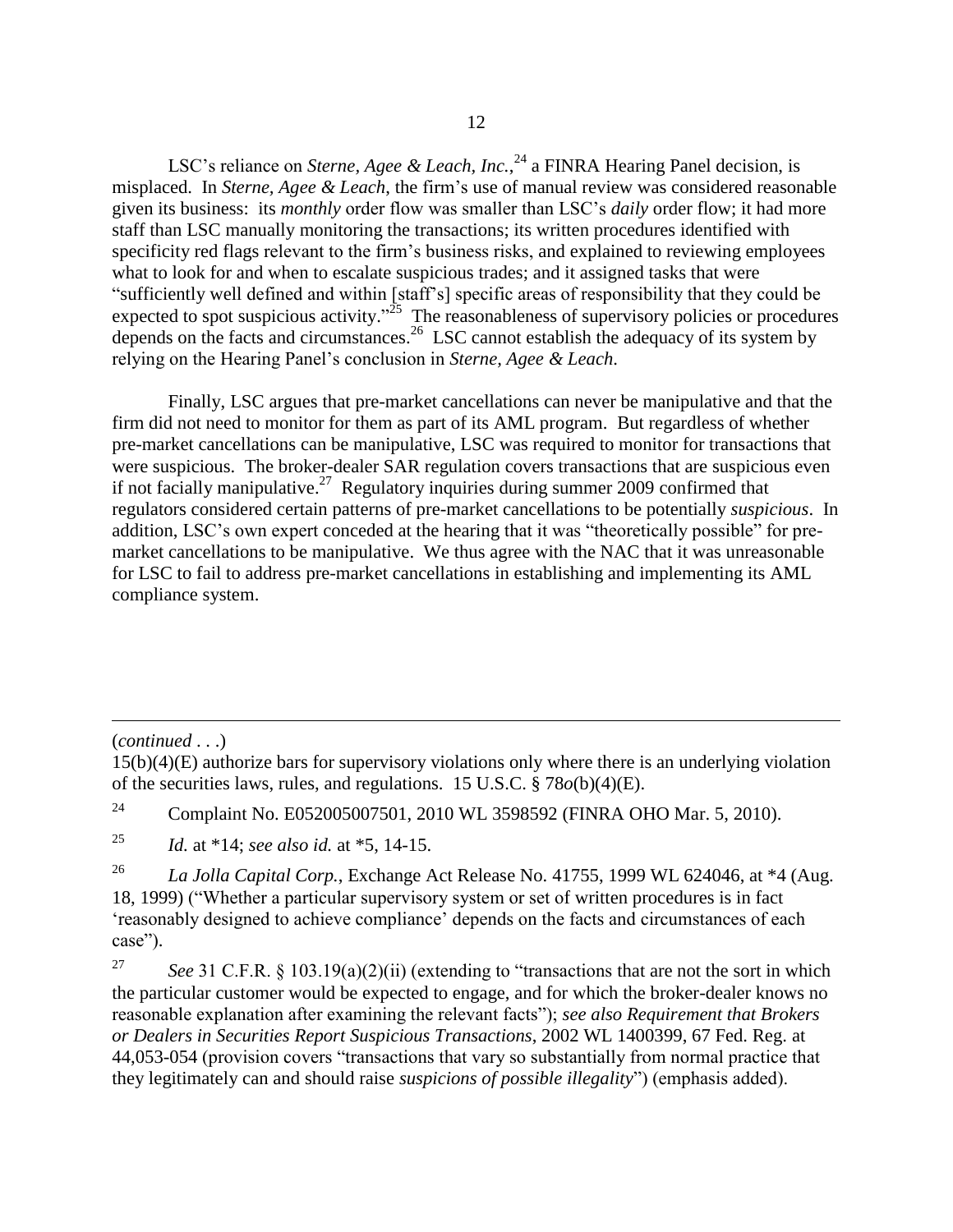# **E. The rules that FINRA found LSC violated are, and were applied in a manner, consistent with the purposes of the Exchange Act.**

Having determined that LSC engaged in the conduct FINRA found and that that conduct violated NASD and FINRA rules, we must determine whether those rules are, and were applied in a manner, consistent with the purposes of the Exchange Act. Exchange Act Section 15A(b)(6) requires that FINRA design its rules to prevent fraudulent and manipulative acts and practices, to promote just and equitable principles of trade, and to protect investors and the public interest.<sup>28</sup> NASD Rule 3011 and FINRA Rule 3310 are consistent with these purposes because the rules "assist members in identifying and preventing money laundering abuses that can affect the integrity of the U.S. capital markets."<sup>29</sup> These rules likewise "accurately, reasonably, and efficiently implement the requirements of the PATRIOT Act as it applies to [FINRA] members."<sup>30</sup> FINRA appropriately applied these rules given LSC's failure to establish and implement reasonable AML policies and procedures. NASD Rule 3011 and FINRA Rule 3310 are, and were applied in a manner, consistent with the Exchange Act's purposes.

FINRA also found that LSC violated NASD Rule 2110 and FINRA Rule 2010. Those rules require a FINRA member, "in the conduct of its business, [to] observe high standards of commercial honor and just and equitable principles of trade.<sup>31</sup> We have held that "a violation of another Commission or NASD rule or regulation constitutes a violation of NASD Rule 2110" and thus also of identical FINRA Rule  $2010$ <sup>32</sup> We find that LSC violated NASD Rule 2110 and FINRA Rule 2010 by violating NASD Rule 3011 and FINRA Rule 3310.

Because Exchange Act Section 15A(b)(6) requires that FINRA design its rules to "promote just and equitable principles of trade,"<sup>33</sup> and because we have found that LSC's failure to establish and implement adequate AML procedures was inconsistent with just and equitable principles of trade, we also find that NASD Rule 2110 and FINRA Rule 2010 are, and were applied in a manner, consistent with the Exchange Act's purposes.

28 <sup>28</sup> 15 U.S.C. § 78*o*-3(b)(6).

<sup>29</sup> *Notice of Filing of Proposed Rule Change*, Exchange Act Release No. 60112, 2009 WL 1675252, at \*3 (June 15, 2009); *see also Order Approving Proposed Rule Change*, Exchange Act Release No. 60645, 2009 WL 2915633, at \*2 (Sept. 10, 2009).

<sup>30</sup> *Order Approving Proposed Rule Changes*, 2002 WL 730731, at \*7.

<sup>31</sup> NASD Rule 2110; FINRA Rule 2010.

<sup>32</sup> *William J. Murphy*, Exchange Act Release No. 69923, 2013 WL 3327752, at \*8 n.29 (July 2, 2013) (cleaned up). NASD Rule 2110 was renumbered FINRA Rule 2010 "with no changes." *Notice of Filing of a Proposed Rule Change*, Exchange Act Release No. 59095, 2008 WL 2971979, at \*2 (July 3, 2008); *see also Order Adopting Proposed Rule Change*, Exchange Act Release No. 58643, 2008 WL 4468749, at \*5 (Sept. 25, 2008).

<sup>33</sup> 15 U.S.C. § 78*o*-3(b)(6).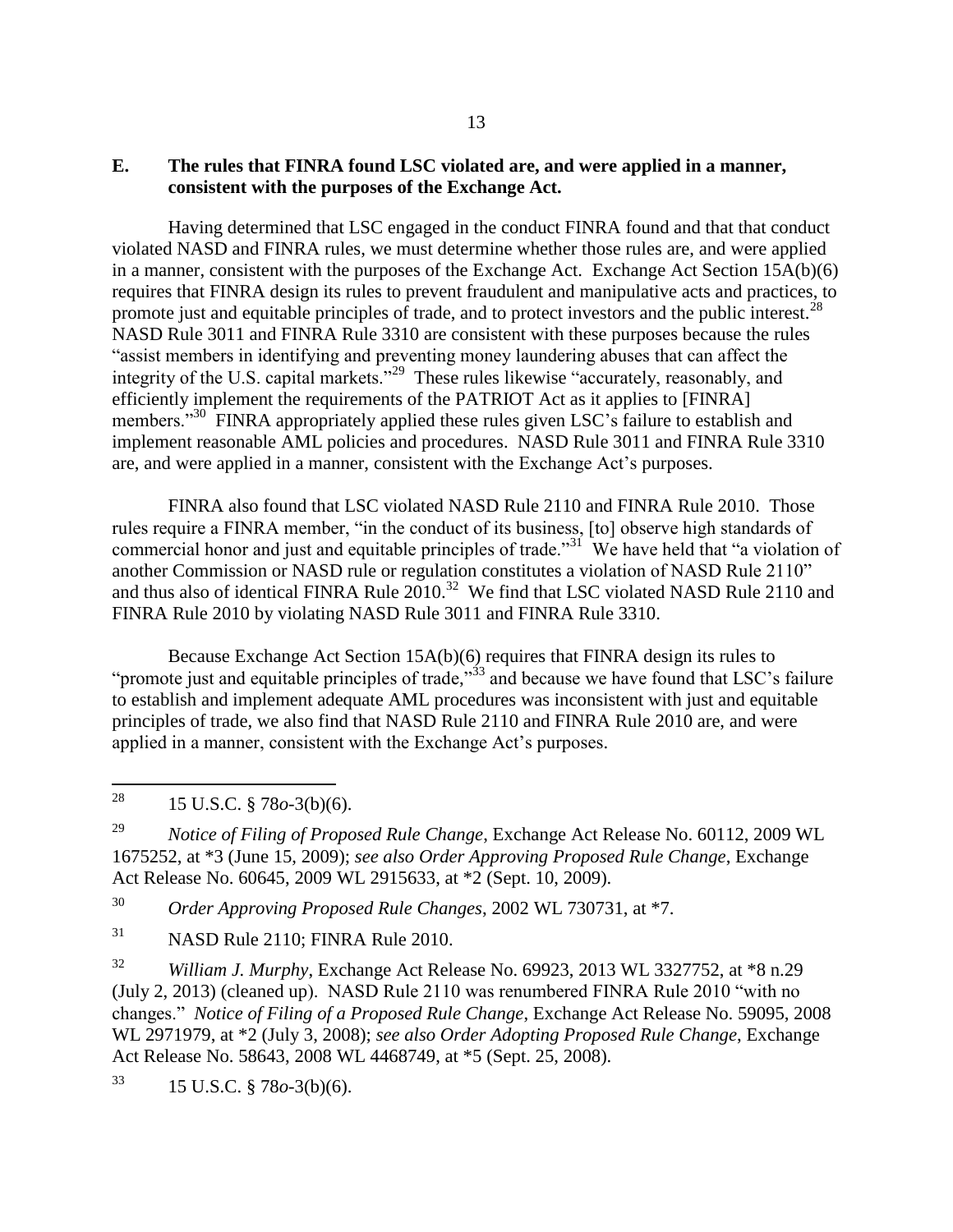# **V. SANCTIONS**

Exchange Act Section 19(e)(2) directs us to sustain FINRA's sanctions unless we find, having due regard for the public interest and the protection of investors, that the sanctions are excessive or oppressive.<sup>34</sup> As part of our review, we consider any aggravating or mitigating factors.<sup>35</sup> We also consider whether the sanctions are remedial or punitive.<sup>36</sup>

LSC does not challenge the censure FINRA imposed but asserts that the \$100,000 fine is excessive and oppressive.<sup>37</sup> In imposing sanctions, FINRA relied on its Sanction Guidelines.<sup>38</sup> Although not binding on us, we have used the guidelines as a benchmark.<sup>39</sup>

As there is no specific Sanction Guideline for AML violations, the NAC considered applying the "Guidelines for deficient WSPs" but ultimately found it to be not "sufficiently analogous."<sup>40</sup> Instead, the NAC considered certain of the Sanction Guidelines' Principal Considerations that apply to all violations, including whether LSC's misconduct (1) involved numerous acts and/or a pattern of misconduct; (2) occurred over an extended period of time; (3) resulted from an intentional act, recklessness, or negligence; and (4) occurred notwithstanding prior warnings from FINRA or another regulator that the conduct violated FINRA rules or applicable securities laws or regulations.<sup>41</sup> Applying these Principal Considerations from the Sanction Guidelines, the NAC found that LSC "engaged in a pattern of misconduct for an extended period of time," and that it did so "reckless[ly]." The NAC found no mitigating factors,<sup>42</sup> specifically observing that "LSC did not acknowledge its misconduct to a regulator, voluntarily employ corrective measures, or reasonably attempt to remedy the misconduct."

<sup>38</sup> *FINRA Sanction Guidelines* (Mar. 2015), http://www.finra.org/sites/default/files/ 2015 Sanction Guidelines.pdf.

<sup>39</sup> *John Joseph Plunkett*, Exchange Act Release No. 69766, 2013 WL 2898033, at \*11 & n.68 (June 14, 2013).

<sup>40</sup> *See FINRA Sanction Guidelines* at 104 (providing for a fine between \$1,000 and \$37,000 for deficient written supervisory procedures).

<sup>41</sup> *See FINRA Sanction Guidelines* at 6-7.

<sup>42</sup> *See id.* at 6.

<sup>34</sup> Id. § 78s(e)(2). The record does not show, nor does LSC claim, that FINRA's sanctions impose any unnecessary or inappropriate burden on competition. *Id.*

<sup>35</sup> *Saad v. SEC*, 718 F.3d 904, 906 (D.C. Cir. 2013).

<sup>36</sup> *PAZ Sec., Inc. v. SEC*, 494 F.3d 1059, 1065-66 (D.C. Cir. 2007).

<sup>&</sup>lt;sup>37</sup> We find the censure in the public interest, not excessive or oppressive, and a remedial sanction because it will "serve to alert the public . . . of the unacceptability of [LSC's] conduct." *Philip L. Spartis*, Exchange Act Release No. 64489, 2011 WL 1825026, at \*13 (May 13, 2011).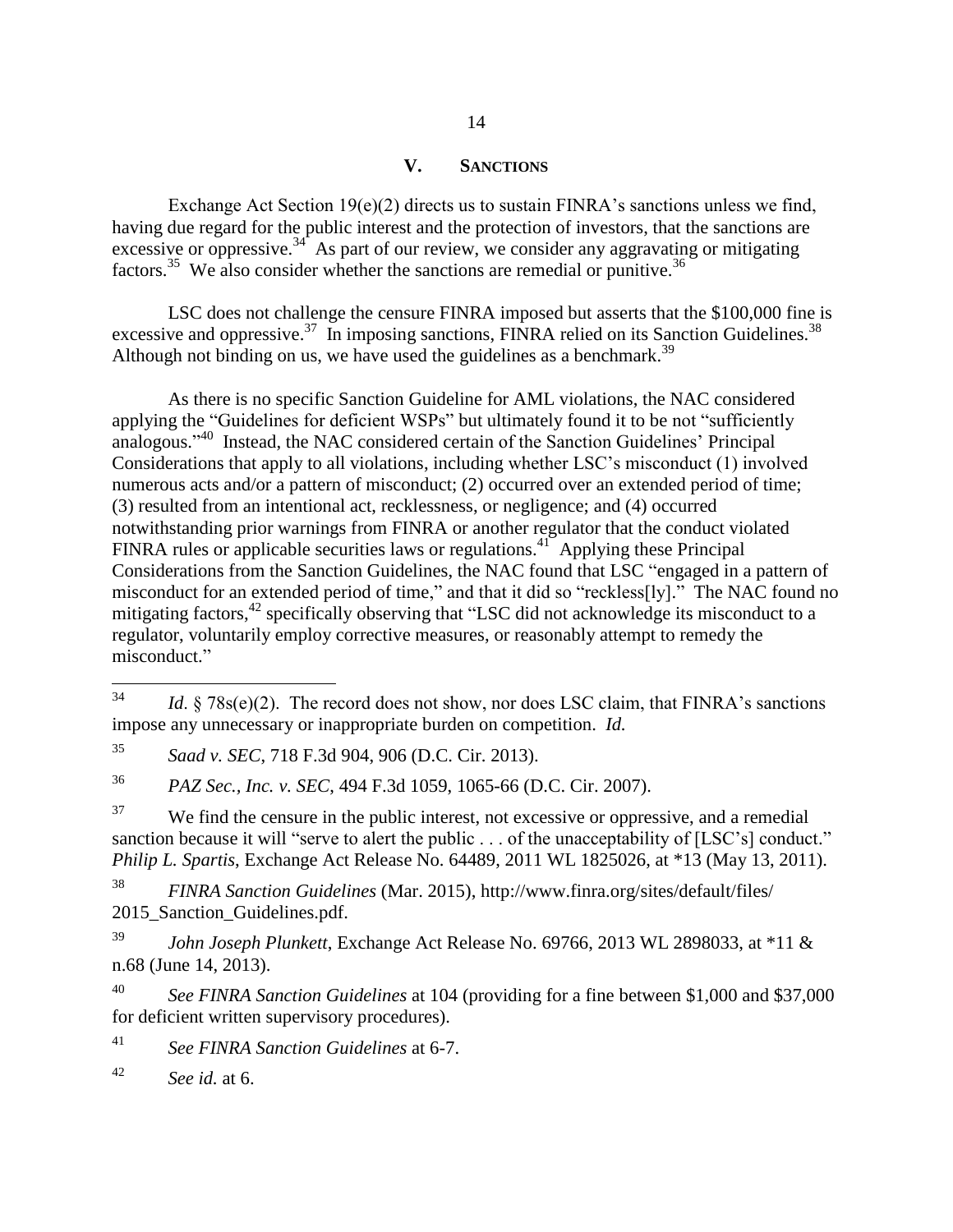# **A. The record establishes that LSC engaged in a pattern of misconduct over an extended period and did so recklessly.**

LSC engaged in a pattern of misconduct over an extended period. It violated NASD Rule 3011 and FINRA Rule 3310 in three different ways: it failed to adopt written AML policies and procedures that addressed the risks of its high-frequency securities trading business; it relied on *ad hoc* manual surveillance of that trading until summer 2009 and did not use the automated tools it adopted after summer 2009 to detect and cause the reporting of suspicious transactions; and it failed to carry out its independent obligation to investigate potentially suspicious trades. LSC engaged in this pattern of misconduct for nearly three years.

LSC's conduct was also reckless. Recklessness is an "extreme departure from the standards of ordinary care and which presents a danger . . . that is either known to the [actor] or is so obvious that the actor must have been aware of it.<sup>343</sup> In light of the nature of its business, including its high-speed and high-volume business model, LSC's predominantly manual, ad hoc review (involving substantial reliance on and deference to Dimension) was an extreme departure from the standards of ordinary care and presented an obvious risk that LSC would not be able to detect and cause the reporting of suspicious transactions.

We also reject LSC's argument that FINRA is attempting to sanction LSC twice for this misconduct given a fine ordered by NYSE in another proceeding against LSC for deficient supervisory procedures.<sup>44</sup> The two grounds for liability differ because the NYSE case does not involve the inadequacy of LSC's AML program.

# **B. LSC does not establish the presence of mitigating factors.**

LSC's arguments on appeal do not warrant setting aside the fine. For the reasons stated above, we reject LSC's contention that the fine should be set aside because there was no evidence of suspicious transactions for which LSC failed to file a SAR. We also reject LSC's argument that FINRA increased the sanctions to penalize LSC for defending itself. LSC was entitled to present a vigorous defense of the charges. FINRA likewise was entitled not to credit LSC in *mitigation* for acceptance of responsibility when LSC did not acknowledge that its misconduct constituted a violation of the securities laws.<sup>45</sup>

<sup>43</sup> <sup>43</sup> *SEC v. Steadman*, 967 F.2d 636, 641-42 (D.C. Cir. 1992).

<sup>44</sup> *See Lek Sec. Corp.*, NYSE Proceeding No. 20110270056 (NYSE Regulation Board Feb. 6, 2015), *appeal pending*, Admin. Proc. No. 3-16424.

<sup>45</sup> *Cf. Allen M. Perres*, Exchange Act Release No. 79858, 2017 WL 280080, at \*4 (Jan. 23, 2017) ("Without accepting responsibility for his violations, Perres cannot argue that he recognizes the wrongful nature of his misconduct and thus need not be sanctioned with additional non-financial remedies."), *petition denied*, 695 F. App'x 980 (7th Cir. 2017).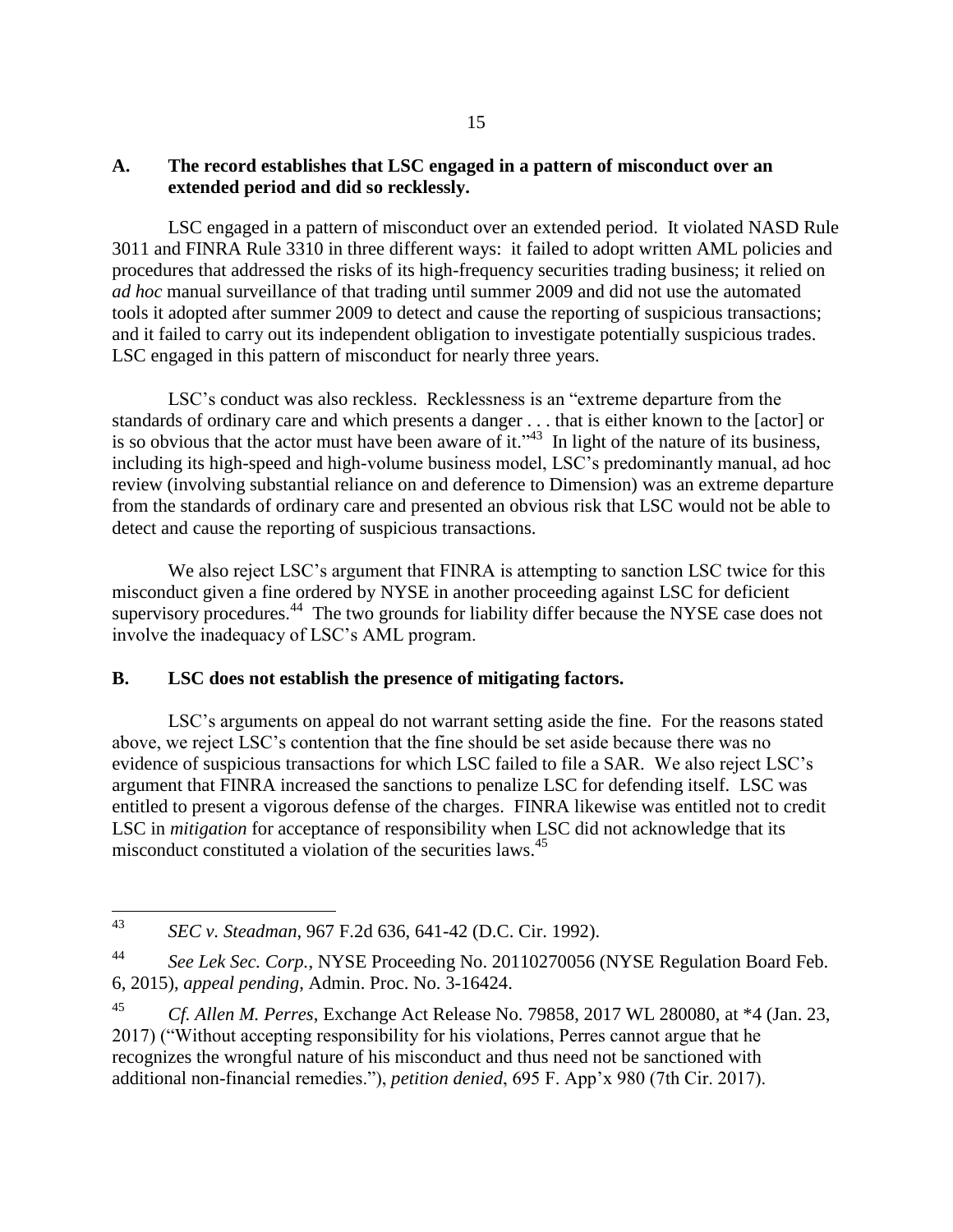Nor was FINRA required to reduce the fine because LSC employed corrective measures. The NAC concluded that LSC did not voluntarily employ corrective measures "[p]rior to detection."<sup>46</sup> We find that any mitigative value of LSC's subsequent corrective measures is outweighed by the serious, prolonged, and reckless nature of its misconduct.<sup>47</sup>

Finally, we reject LSC's contention that its AML training and reliance on an AML auditor should be mitigating. LSC has not explained how its trainings provided its staff with the information that the written AML program lacked or how trainings can cure deficient written policies and procedures. As for the AML auditor, the record does not establish that LSC relied on the auditor's advice after making a full disclosure to the auditor.<sup>48</sup> The auditor did not interview Lek despite Lek's insistence that because all AML issues would be escalated to him the written AML program did not need detailed instructions. In these circumstances, LSC's reliance on an AML auditor was not mitigating.

# **C. LSC does not establish that the fine is excessive or oppressive.**

LSC contends that the fine is excessive or oppressive compared with the \$10,000 fine in *Domestic Securities*. Because "[t]he appropriate sanction . . . depends on the facts and circumstances of each particular case,"<sup>49</sup> the sanctions determination in one NAC decision does not bind the Commission in a subsequent case. *Domestic Securities* applied the Sanction

 $46<sup>°</sup>$ <sup>46</sup> *FINRA Sanction Guidelines* at 6 (Principal Consideration No. 3) (providing for consideration of whether a "member firm respondent voluntarily employed subsequent corrective measures, prior to detection or intervention . . . by a regulator").

 $47$  Although LSC offers the related argument that a fine is not an effective deterrent because it has already "enhanced" its surveillance, it has not established precisely how it has done so. In any case, we review the sanctions FINRA imposed with "due regard for the public interest and the protection of investors." 15 U.S.C. § 78s(e)(2). "'The public interest requires that appropriate sanctions be imposed to secure compliance with the rules, regulations, and policies of both [FINRA] and [the] SEC.'" *Sisung Secs. Corp.*, Exchange Act Release No. 56741, 2007 WL 3254804, at 8 (Nov. 5, 2007) (quoting *Boruski v. SEC*, 289 F.2d 738, 740 (2d Cir. 1961)). Fines "enable [FINRA], after finding that a specific firm violated the securities laws, to deter that firm—and the responsible firm personnel—from committing future violations without imposing sanctions unnecessary to remedy the misconduct." *Id*. This fine will protect investors by impressing on LSC the importance of complying with FINRA rules in the future. That the deterrent effect of this fine serves the public interest and the protection of investors, without resort to a more serious sanction such as suspension or expulsion of LSC from FINRA membership, bolsters our conclusion that this fine is neither excessive nor oppressive.

<sup>48</sup> *See Bankatlantic Bancorp.*, 661 F. App'x at 637 (defendant must have "fully disclosed all relevant facts" to invoke reliance-on-professional-advice defense).

<sup>49</sup> *Raghavan Sathianathan*, Exchange Act Release No. 54722, 2006 WL 3228694, at \*15 (Nov. 8, 2006).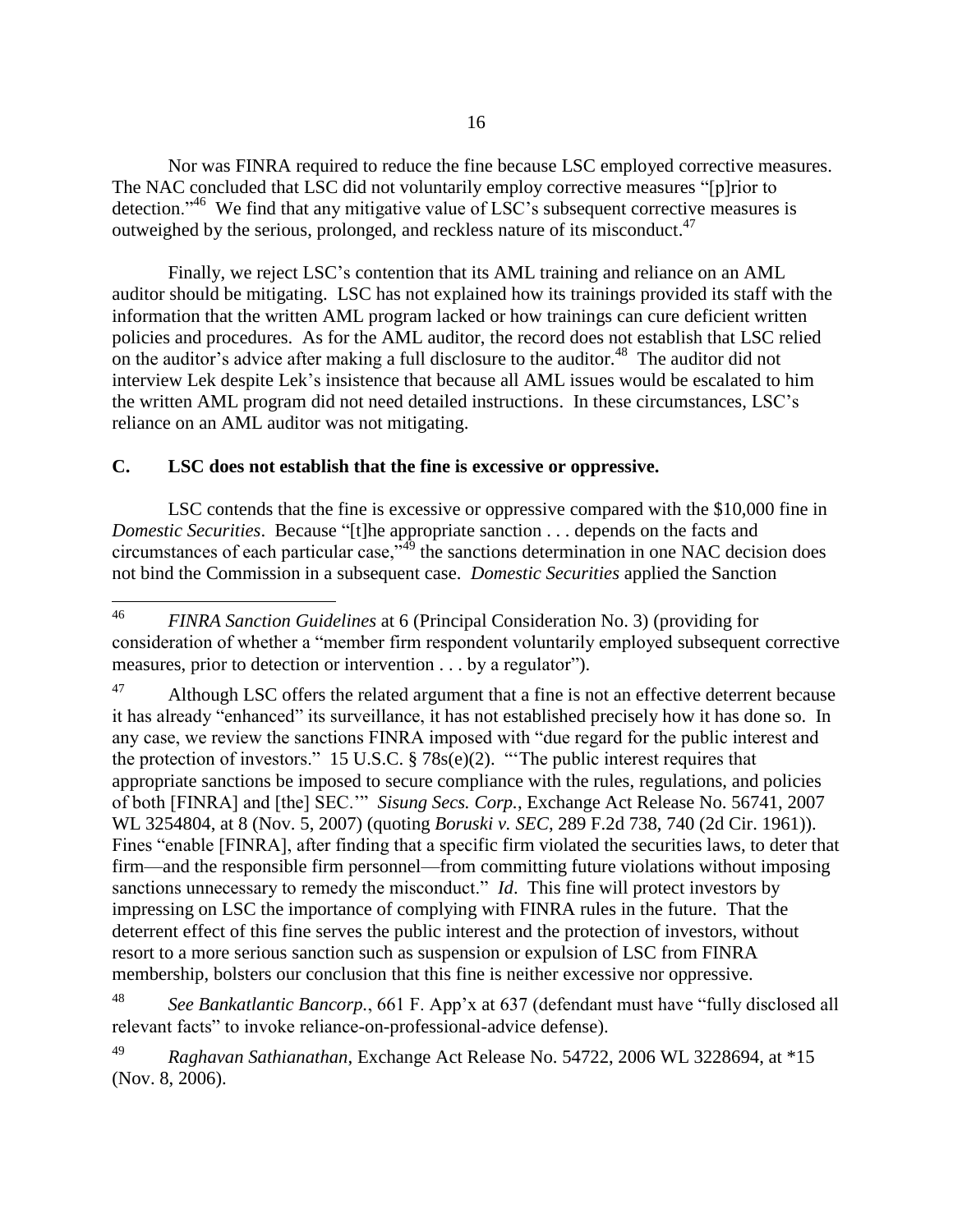Guideline for deficient WSPs because that case involved only the firm's failure to establish adequate written AML policies and procedures.<sup>50</sup> We agree with the NAC's conclusion here that the deficient WSP guideline is insufficiently analogous for LSC's violations. LSC's violations extend beyond deficient written AML policies and procedures to include the firm's failure to reasonably implement an AML program through its manual trade review and its unreasonable reliance on its introducing broker. In addition, LSC's misconduct continued after LSC received regulatory inquiries about potentially suspicious misconduct. We therefore find, having due regard for the public interest and the protection of investors, that the \$100,000 fine is neither excessive nor oppressive.

An appropriate order will issue.<sup>51</sup>

By the Commission (Chairman CLAYTON and Commissioners STEIN, PIWOWAR, JACKSON and PEIRCE).

> Brent J. Fields Secretary

<sup>50</sup> <sup>50</sup> *See Domestic Sec.*, 2008 WL 4490637 at \*5-7 & n.9.

<sup>&</sup>lt;sup>51</sup> We have considered all of the parties' contentions. We have rejected or sustained them to the extent that they are inconsistent or in accord with the views expressed in this opinion.